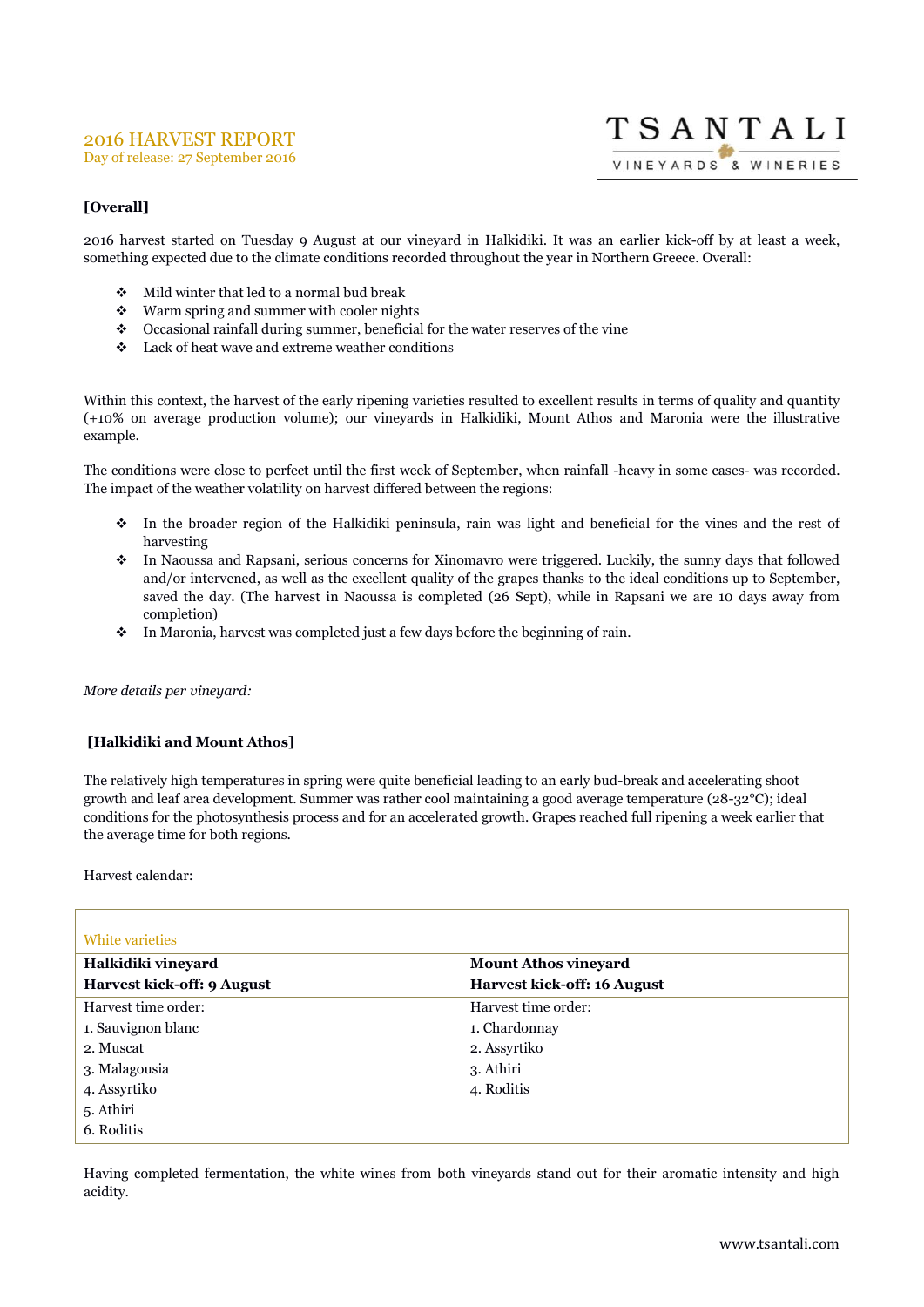| <b>Red varieties</b>        |                             |
|-----------------------------|-----------------------------|
| Halkidiki vineyard          | <b>Mount Athos vineyard</b> |
| Harvest kick-off: 29 August | Harvest kick-off: 30 August |
| Harvest time order:         | Harvest time order:         |
| 1. Merlot                   | 1. Grenache                 |
| 2. Cabernet Sauvignon       | 2. Limnio                   |
|                             | 3. Cabernet Sauvignon       |

Overall, the red grapes are characterized by the high level of alcohol and the excellent phenolic ripeness. September rain was light and beneficial for the vines left to be harvested.

#### **[Maronia]**

The year was particular good for the region. The weather was good with no extremes. The mild winter together with the adequate rainfall and -most importantly- the cool summer led to grapes of full ripeness and high acidity. We estimate that 2016 will be one of the best vintages of the recent years in Maronia in terms of quality.

Harvest calendar:

| White varieties                    | <b>Red varieties</b>         |
|------------------------------------|------------------------------|
| Harvest kick-off: around 10 August | Harvest kick-off: mid-August |
| Harvest time order:                | Harvest time order:          |
| 1. Chardonnay                      | 1. Merlot                    |
| 2. Sauvignon blanc                 | 2. Syrah                     |
| 3. Muscat                          | 3. Mavroudi                  |
|                                    | 4. Cabernet Sauvignon        |

### **[Rapsani]**

The weather throughout the year in Rapsani was good with no extremes nor notable adversities. Up until the end of August, everything had gone beautifully with harmonious ripening and great phenolic maturity for all three varieties used in the Rapsani blend (Xinomavro, Krassato and Stavroto). Rain that started after the first week of September was certainly not desirable. Nevertheless, despite the initial estimations, the weather volatility did not cause serious problems.

Harvest started in 22 September at the vine parcels located in sub-zone A (up to 250m. altitude) and sub-zone C (500+m. altitude), while within the next couple of days (28-29 September) we will begin harvesting sub-zone B (250-500m. altitude). Overall, it has been an earlier harvest by approximately 10 days. The grapes already delivered at our winery, were healthy with good phenolic ripeness and good sugar levels.

#### **[Naoussa]**

The year had gone exceptionally well resulting to an accelerated vines growth by 10 days. By the end of August the Xinomavro grapes were super healthy and beautifully ripened. We were all talking about one of the best vintages of the last decade for the PDO Naoussa wines. Unfortunately the weather lived up to its wild card reputation and heavy rainfall occurred in early September. In only 3 days (7-10 September) the depth of rain reached 180mm, something that put an end to our estimations for a stellar vintage -for the second consecutive year- and made clear that the next 20 days were to become extremely crucial.